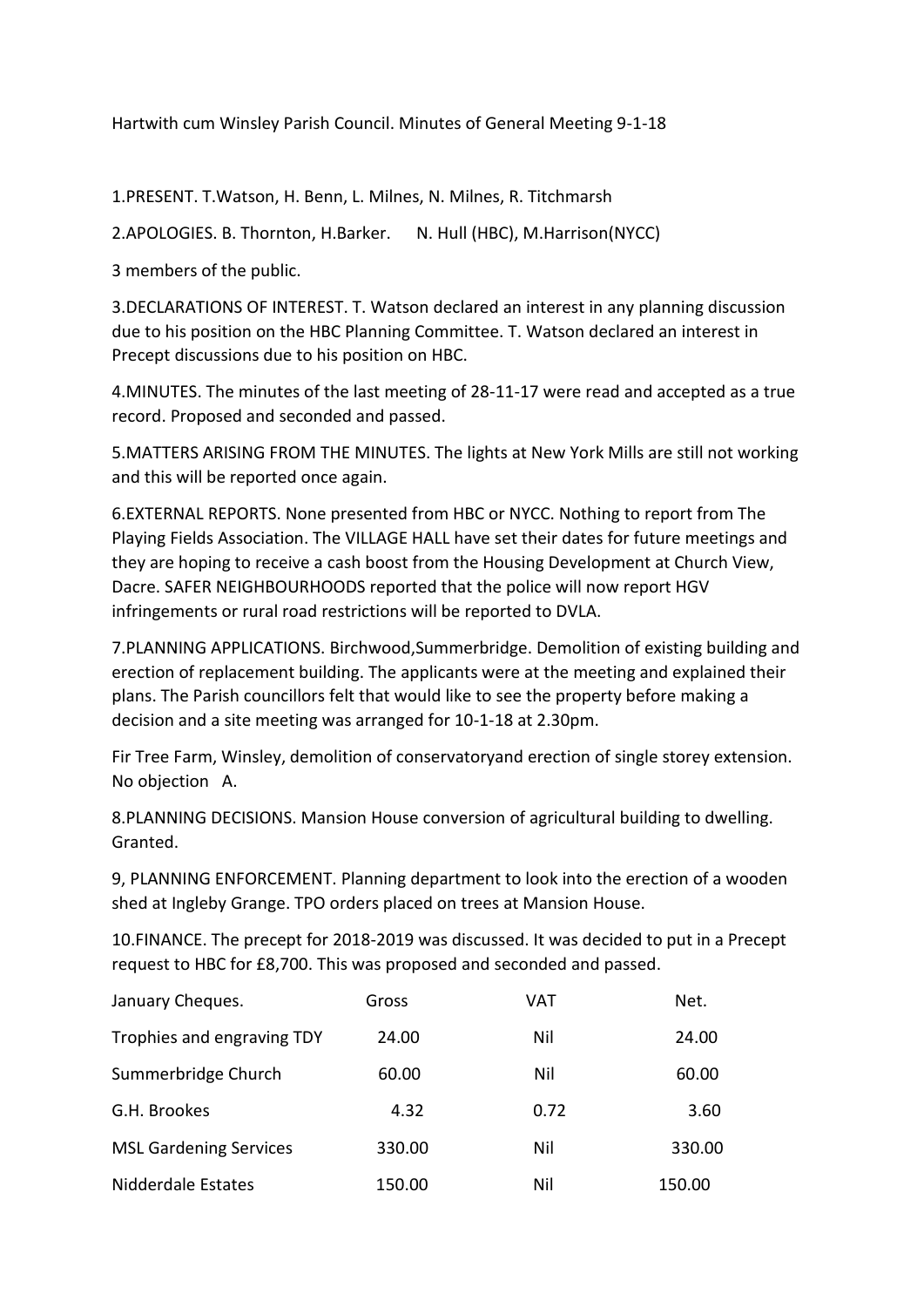| Todd + Son                 | 28.25                         | 4.71    | 23.54   |
|----------------------------|-------------------------------|---------|---------|
| R. Mundy                   | 520.00                        | Nil     | 520.00  |
| <b>HMCC</b>                | 130.00                        | Nil     | 130.00  |
|                            | 1246.57                       | 5.43    | 1241.14 |
|                            |                               |         |         |
| Cash at Bank               | <b>Business Money Manager</b> | 6141.97 |         |
|                            | <b>Treasurers Account</b>     |         | 1983.26 |
|                            |                               |         | 8125.23 |
| Less Today's cheques       | 1246.57                       |         |         |
| <b>Unpresented Cheques</b> | 1900.53                       |         | 3147.10 |
|                            |                               |         |         |
| Cash available 10-1-18     |                               |         | 4978.13 |
| Cash received              |                               |         | 0.55    |

It was agreed to pay the renewal invoice for Parish Insurance with Zurich of £370.24.

All finance decisions were proposed and seconded and passed.

11.WAR MEMORIAL. It has been noted hat there is damage to the War Memorial. Quotes have been received from 2 companies but they suggest different solutions to the problem. The Parish are looking for funding from the War Memorials trust and the Clerk ill make an initial application.

There was a traffic incident at the last Rememberence Day Service. The Chairman has met with Carter Jonas, who are working with the land owners of the Housing Site above the Memorial, and discussed moving the surrounding wall back to allow pedestrians to attend the service without standing on the road.

11.NEW YORK MILLS. The Clerk was asked to report to Harrogate Estates that there were street lights out, the  $2^{nd}$  on Thomas Gill Rd and  $1^{st}$  and  $3^{rd}$  on the right at the hammerhead. Also to request that lighting columns are numbered.

12.WEBSITE. James Thornton (James Thornton Website Services) has agreed to run the Parish website.

13.PARISH RESILIENCE. The Clerk will contact Summerbridge Methodist Church regarding using the shed on the car park for sand bags.